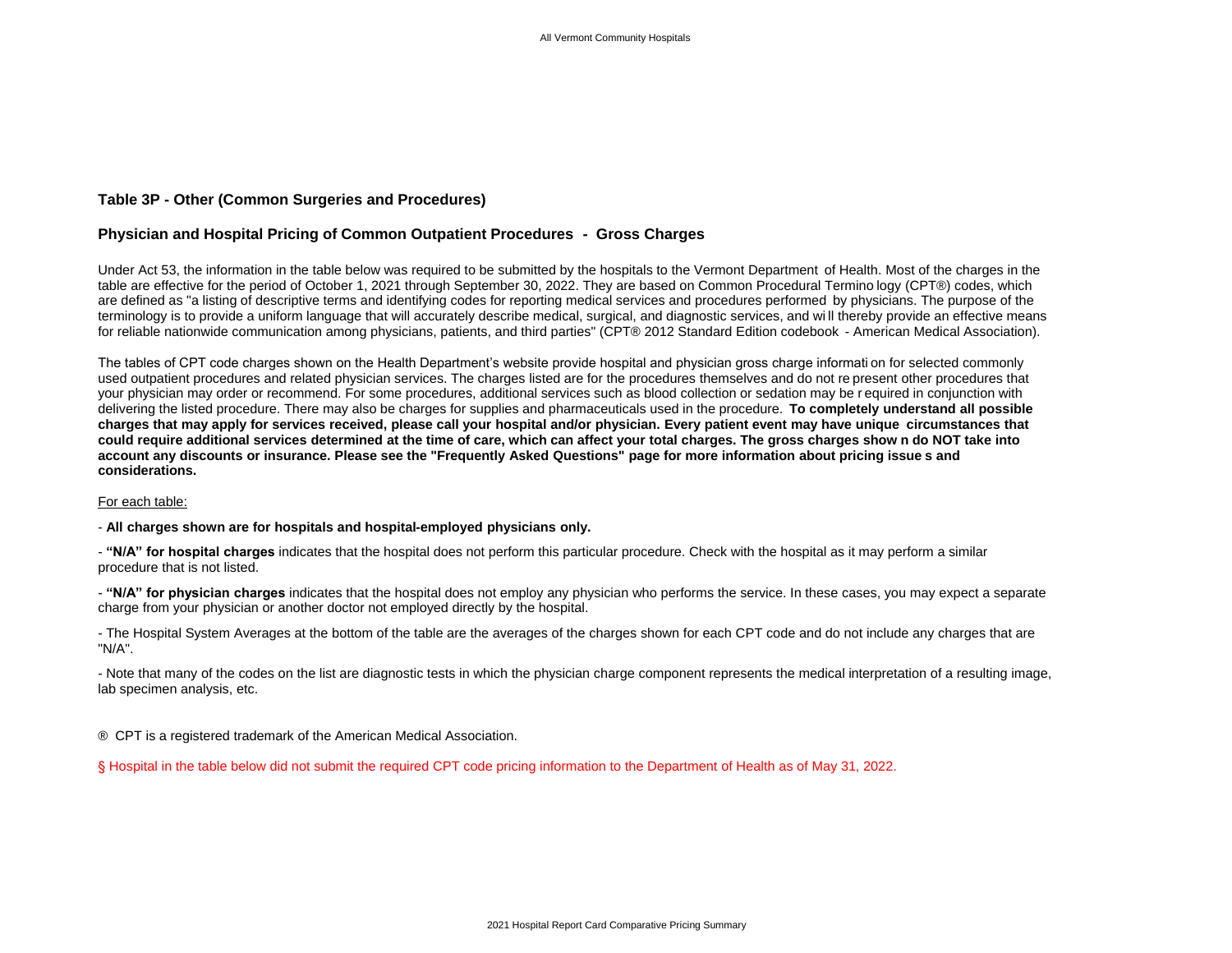## **Table 3P - Other**

|                                                  |                                                                   | Common Surgeries and Procedures <sup>2, 3</sup>         |                                                             |                                                            |                                 |                                 |                                    |                                                                           |                                 |                                                             |                               |                                                                                         |
|--------------------------------------------------|-------------------------------------------------------------------|---------------------------------------------------------|-------------------------------------------------------------|------------------------------------------------------------|---------------------------------|---------------------------------|------------------------------------|---------------------------------------------------------------------------|---------------------------------|-------------------------------------------------------------|-------------------------------|-----------------------------------------------------------------------------------------|
|                                                  | <b>CPT Code</b>                                                   | 17000                                                   | 17110 6, 7                                                  | 19120                                                      | $27130^{1,4,5}$                 | $27447^{1,4,5}$                 | 29881 1, 4, 5                      | 42820 1, 5                                                                | 47562 $1, 4, 5$                 | 49505 $1,5$                                                 | 55700                         | 55866 <sup>5</sup>                                                                      |
| Hospital                                         | <b>Description</b>                                                | Remove skin<br>growth<br>premalignant/prec<br>ancerous) | Remove up to 14<br>skin growths<br>(benign/noncacerd<br>us) | Removal of one or<br>nore breast lesion.<br>open procedure | Hip replacement                 | Knee replacement                | Surgical<br>arthroscopy of<br>knee | Removal of tonsils<br>and adnoid glands<br>patient younger<br>than age 12 | Gallbladder<br>removal          | Repair of groin<br>hernia patient age<br>5 yerars and older | Biopsy of prostate<br>gland   | Surgical removal of<br>prostate and<br>surrounding lymph<br>nodes using an<br>endoscope |
| <b>S</b> Brattleboro Memorial<br>Hospital        | Hospital Charge<br>Physician Charge<br><b>Total Charge</b>        |                                                         |                                                             |                                                            |                                 |                                 |                                    |                                                                           |                                 |                                                             |                               |                                                                                         |
| <b>Central Vermont</b><br><b>Medical Center</b>  | <b>Hospital Charge</b><br>Physician Charge<br><b>Total Charge</b> | n/a<br>\$175<br>n/a                                     | n/a<br>\$237<br>n/a                                         | n/a<br>\$2,432<br>n/a                                      | n/a<br>\$3,810<br>n/a           | n/a<br>\$4,066<br>n/a           | n/a<br>\$1,626<br>n/a              | n/a<br>\$617<br>n/a                                                       | n/a<br>\$1,576<br>n/a           | n/a<br>\$1,108<br>n/a                                       | n/a<br>\$2,029<br>n/a         | n/a<br>n/a<br>n/a                                                                       |
| <b>Copley Hospital</b>                           | <b>Hospital Charge</b><br>Physician Charge<br><b>Total Charge</b> | n/a<br>n/a<br>n/a                                       | \$0<br>\$208<br>\$208                                       | \$0<br>\$1,136<br>\$1,136                                  | \$0<br>\$4,880<br>\$4,880       | \$0<br>\$3,318<br>\$3,318       | \$0<br>\$1,327<br>\$1,327          | n/a<br>n/a<br>n/a                                                         | \$0<br>\$1,872<br>\$1,872       | \$0<br>\$1,320<br>\$1,320                                   | n/a<br>n/a<br>n/a             | n/a<br>n/a<br>n/a                                                                       |
| University of Vermont<br><b>Medical Center</b>   | <b>Hospital Charge</b><br>Physician Charge<br><b>Total Charge</b> | \$0<br>\$309<br>\$309                                   | $\sqrt{60}$<br>\$536<br>\$536                               | n/a<br>\$2,385<br>n/a                                      | n/a<br>\$5,870<br>n/a           | n/a<br>\$5,863<br>n/a           | n/a<br>\$2,503<br>n/a              | n/a<br>\$1,327<br>n/a                                                     | n/a<br>\$2,990<br>n/a           | n/a<br>\$2,375<br>n/a                                       | \$2,110<br>\$1,172<br>\$3,282 | n/a<br>\$6,581<br>n/a                                                                   |
| S Gifford Medical Center Physician Charge        | Hospital Charge<br><b>Total Charge</b>                            |                                                         |                                                             |                                                            |                                 |                                 |                                    |                                                                           |                                 |                                                             |                               |                                                                                         |
| <b>Grace Cottage Family</b><br>Health & Hospital | <b>Hospital Charge</b><br>Physician Charge<br><b>Total Charge</b> | n/a<br>\$199<br>n/a                                     | n/a<br>\$271<br>n/a                                         | n/a<br>n/a<br>n/a                                          | n/a<br>n/a<br>n/a               | n/a<br>n/a<br>n/a               | n/a<br>n/a<br>n/a                  | n/a<br>n/a<br>n/a                                                         | n/a<br>n/a<br>n/a               | n/a<br>n/a<br>n/a                                           | n/a<br>n/a<br>n/a             | n/a<br>n/a<br>n/a                                                                       |
| Mt. Ascutney Hospital                            | <b>Hospital Charge</b><br>Physician Charge<br>Total Charge        | \$0<br>\$169<br>\$169                                   | \$0<br>\$249<br>\$249                                       | n/a<br>\$1,336<br>n/a                                      | n/a<br>\$4,565<br>n/a           | n/a<br>\$4,872<br>n/a           | n/a<br>\$1,951<br>n/a              | n/a<br>\$1,480<br>n/a                                                     | n/a<br>\$4,162<br>n/a           | n/a<br>\$2,886<br>n/a                                       | \$4,211<br>\$756<br>\$4,967   | n/a<br>n/a<br>n/a                                                                       |
| North Country Hospital                           | Hospital Charge<br>Physician Charge<br><b>Total Charge</b>        | n/a<br>\$134<br>n/a                                     | n/a<br>\$173<br>n/a                                         | \$25,139<br>\$1,086<br>\$26,225                            | \$58,047<br>\$4,745<br>\$62,792 | \$57,334<br>\$5,102<br>\$62,436 | \$21,438<br>\$3,329<br>\$24,767    | \$10,644<br>\$695<br>\$11,339                                             | \$22,795<br>\$2,660<br>\$25,455 | \$22,439<br>\$1,784<br>\$24,223                             | \$9,740<br>\$409<br>\$10,149  | n/a<br>n/a<br>n/a                                                                       |
| Northeastern Vermont<br>Regional Hospital        | Hospital Charge<br>Physician Charge<br><b>Total Charge</b>        | n/a<br>\$108<br>\$108                                   | n/a<br>n/a<br>n/a                                           | \$10,700<br>\$817<br>\$11,517                              | \$53,000<br>\$3,178<br>\$56,178 | \$47,900<br>\$3,432<br>\$51,332 | \$23,430<br>\$1,390<br>\$24,820    | \$22,690<br>\$665<br>\$23,355                                             | \$29,990<br>\$1,552<br>\$31,542 | \$38,190<br>\$1,074<br>\$39,264                             | n/a<br>\$326<br>\$326         | n/a<br>n/a<br>n/a                                                                       |
| Northwestern Medical<br>Center                   | Hospital Charge<br>Physician Charge<br><b>Total Charge</b>        | n/a<br>n/a<br>n/a                                       | n/a<br>n/a<br>n/a                                           | n/a<br>n/a<br>n/a                                          | \$25,349<br>\$3,657<br>\$29,006 | \$28,361<br>\$3,395<br>\$31,756 | \$7,672<br>\$1,364<br>\$9,036      | \$6,300<br>\$731<br>\$7,031                                               | \$8,474<br>\$1,633<br>\$10,107  | \$9,844<br>\$1,293<br>\$11,137                              | n/a<br>n/a<br>n/a             | n/a<br>n/a<br>n/a                                                                       |
| Porter Hospital                                  | <b>Hospital Charge</b><br>Physician Charge<br><b>Total Charge</b> | \$137<br>\$73<br>\$210                                  | \$311<br>\$214<br>\$525                                     | n/a<br>\$1,071<br>n/a                                      | n/a<br>\$6,509<br>n/a           | n/a<br>\$6,313<br>n/a           | n/a<br>\$3,309<br>n/a              | n/a<br>\$763<br>n/a                                                       | n/a<br>\$1,853<br>n/a           | n/a<br>\$1,263<br>n/a                                       | n/a<br>n/a<br>n/a             | n/a<br>n/a<br>n/a                                                                       |
| <b>Rutland Regional</b><br><b>Medical Center</b> | Hospital Charge<br>Physician Charge<br><b>Total Charge</b>        | \$153<br>\$157<br>\$310                                 | \$248<br>\$168<br>\$416                                     | \$7,355<br>\$1,466<br>\$8,821                              | n/a<br>\$5,420<br>n/a           | n/a<br>\$5,780<br>n/a           | n/a<br>\$1,694<br>n/a              | n/a<br>\$968<br>n/a                                                       | n/a<br>\$2,917<br>n/a           | n/a<br>\$1,482<br>n/a                                       | \$3,674<br>\$622<br>\$4,296   | n/a<br>n/a<br>n/a                                                                       |
| Southwestern Vermont<br><b>Medical Center</b>    | Hospital Charge<br>Physician Charge<br>Total Charge               | n/a<br>\$176<br>n/a                                     | n/a<br>\$231<br>n/a                                         | \$10,757<br>\$992<br>\$11,749                              | \$37,166<br>\$4,451<br>\$41,617 | \$41,628<br>\$4,946<br>\$46,574 | \$10,602<br>\$2,153<br>\$12,755    | \$8,081<br>\$665<br>\$8,746                                               | \$15,109<br>\$1,553<br>\$16,662 | \$14,457<br>\$1,086<br>\$15,543                             | n/a<br>\$601<br>n/a           | n/a<br>n/a<br>n/a                                                                       |
| Springfield Hospital                             | <b>Hospital Charge</b><br>Physician Charge<br><b>Total Charge</b> | \$81<br>\$54<br>\$135                                   | \$99<br>\$304<br>\$403                                      | n/a<br>\$1,060<br>n/a                                      | n/a<br>\$5,071<br>n/a           | n/a<br>\$5,193<br>n/a           | n/a<br>\$2,263<br>n/a              | n/a<br>\$1,094<br>n/a                                                     | n/a<br>\$6,094<br>n/a           | n/a<br>\$1,746<br>n/a                                       | \$843<br>\$189<br>\$1,032     | n/a<br>n/a<br>n/a                                                                       |
| <b>Hospital System</b><br>Averages               | Hospital Charge<br>Physician Charge<br><b>Total Charge</b>        | \$74<br>\$155<br>\$207                                  | \$110<br>\$259<br>\$390                                     | \$10,790<br>\$1,378<br>\$11,890                            | \$34,712<br>\$4,741<br>\$38,895 | \$35,045<br>\$4,753<br>\$39,083 | \$12,628<br>\$2,083<br>\$14,541    | \$11,929<br>\$900<br>\$12,618                                             | \$15,274<br>\$2,624<br>\$17,128 | \$16,986<br>\$1,583<br>\$18,297                             | \$4,115<br>\$763<br>\$4,009   | #DIV/0!<br>\$6,581<br>#DIV/0!                                                           |

1. For SVMC, these are based on average charges. North Country: for CPT code 19120, 27130, 27447, 42820, 47562, 49505, and 64721, hospital includes Rad pro average of procedures for anesthesia. Pro fees are not included in time-based, therefore variable.

2. At CVMC, hospital charge for CPT codes 17000, 17110, 19120, 27130, 27447, 29881, 42820, 47562, 49505, 64721, 66984 is time-based, as done in outpatient setting. At Porter, hospital charge for CPT codes 19120, 27140, 274 done in OR.

3. At Copley, facility charges for CPT codes 27130, 27447, 29881, 47562, 64721, G0105, and G0121 vary depending on the time procedure takes, recovery time, and any custom implants or other supplies, lab tests, drugs, and x includes surgeon and anethesiologist, but excludes radiologist reading which is billed spearately. Charges reported do not include pre-oparative screenings/office visits or post-operative rehab services or office visits.

4. At North Country, those procedures are not charged by CPT (ICD-10)

5. At UVMMC, these procedures' hospital charge is time based OR. For RRMC's hospital charge, please see top volume community pricing.<br>6. At Porter, this is the highest amount for this CPT in the chargemaster. 7. At UVMMC,

6. At Porter, this is the highest amount for this CPT in the chargemaster.